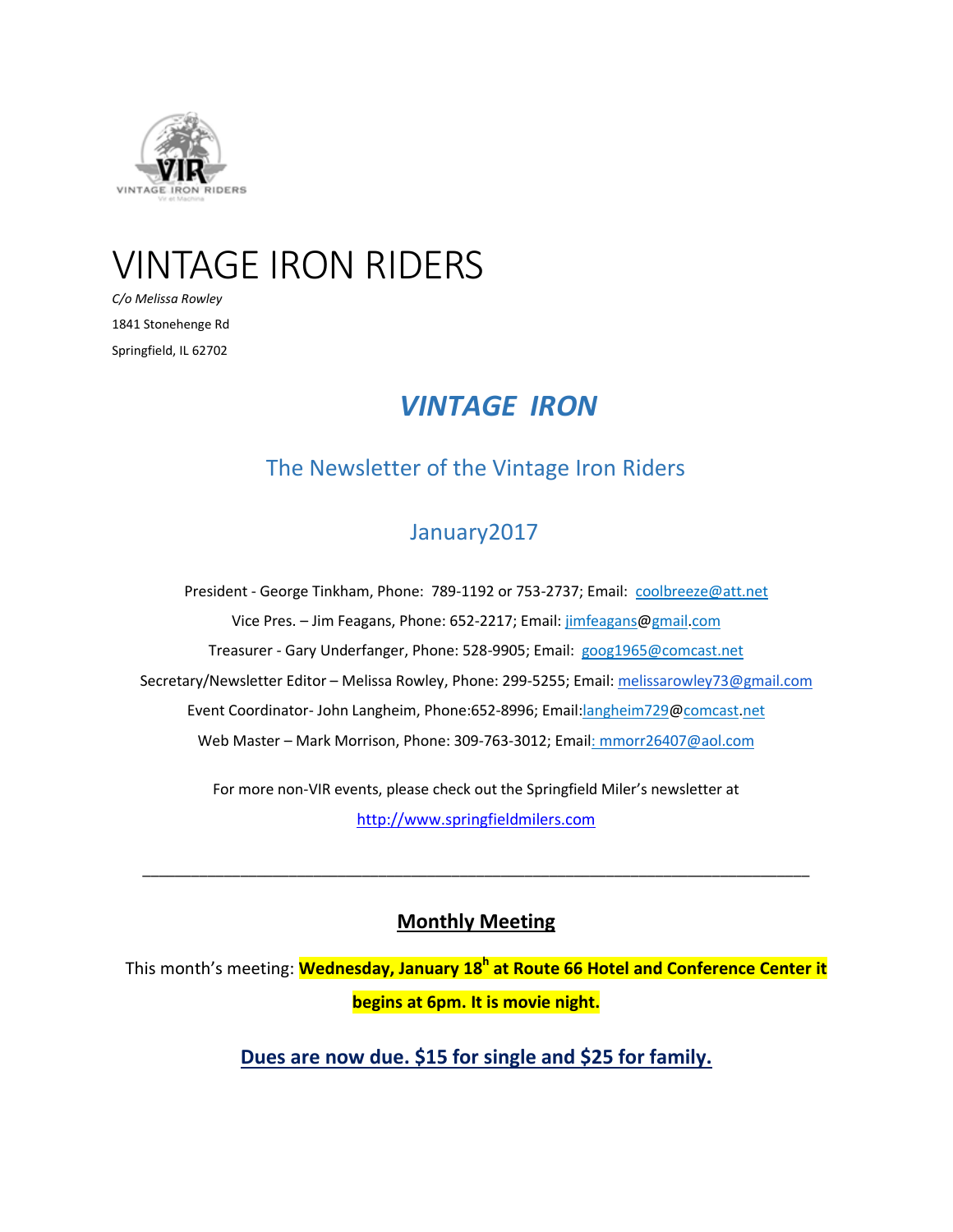#### **President's Prattle**

#### Let's Get Started!

It is already a New Year; so, we might as well embrace it. On New Year's Eve, I hung my new V.I.R. calendar on the wall in my shop. See: I am looking ahead!

Speaking of looking ahead, let me repeat a suggestion I made last year at this time: Mark your calendars / smart phones to show expiration dates of licenses, memberships, etc. To be sure, go through your wallet and look for every membership card and license – even your library card. If anything expires this year that you want to renew, mark the pertinent date on your calendar. Next, look at the expiration dates on the license plates on your vehicles and trailer. Note the expiration dates for those plates on your calendar/smart phone also. Sure this may take a little effort, but it beats having to explain to a policeman why your 1978 Yugo is running on expired tags.

Here is a bit of news: Route 66 Hotel and Conference Center has new owners / management. Jim Feagans (new vice president) and I met with the new managers, and they would like for us to continue to use their facility. It seems they could use our help finding replacement vehicles for the motorcycles and car that were removed before the new owners took over. If necessary, they will buy an old bike or car; however, we may be able to find something that won't cost any more than a small plaque that states the name / contact info of the owner. You know, this could be a good way to promote our club. Please think about how we can help the new owners secure some cool post WW II bikes, toys, etc. Also, a mid-50s to mid-60s sports car would look great in the lobby.

Here's a reminder: This month's meeting will start an hour early (at 6 P.M.) because it is movie night. We are watching "Indian Wrecking Crew." It makes several references to the Springfield Mile and mentions various older (to us) race bikes. I loved watching it and cannot wait to see it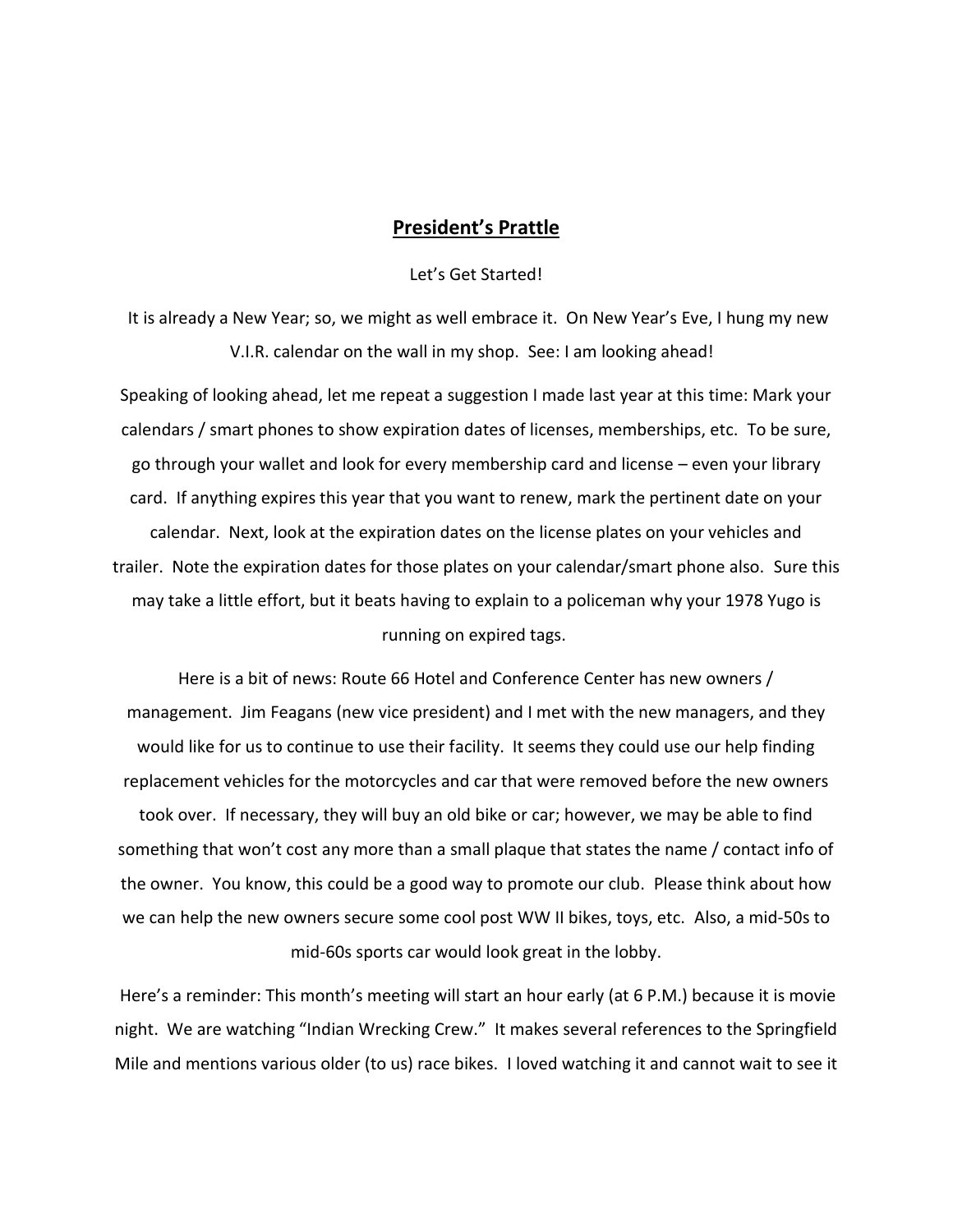again. This will be John Langheim's (Events Coordinator) first "event"; so, let him know what you think of it.

Please notice the new officers listed on the front of this issue of Vintage Iron and mentioned above: Jim Feagans (Vice President) and John Langheim (Activities Coordinator). Also, Mark Morrison has moved from Activities to Web Master. Please welcome these members in their new positions. They will be counting on your help.

We thank John Anderson and Mark Morrison for their years of service as vice president and events coordinator, respectively. V.I.R. is lucky to have had people of John's and Mark's caliber take on those positions. When things go well, we hardly notice that an officer has done a good job. So it has been with John and Mark: The organization of events and the myriad of duties of the vice president have kept this fine club humming through the years. When you next see

Mark and John, give them a pat on the back and a hearty "Attaboy!"

Well, I have rattled (prattled?) on long enough, I better save something for next month. I look forward to seeing your shiny faces at this month's movie night meeting. Until then, please have a Happy New Year!

#### **Minutes of December's meeting**

\_\_\_\_\_\_\_\_\_\_\_\_\_\_\_\_\_\_\_\_\_\_\_\_\_\_\_\_\_\_\_\_\_\_\_\_\_\_\_\_\_\_\_\_\_\_

Minutes from the December meeting 6-6:15

- Shirts are here and need picked up please bring money
- Calendars are in
- Patch work at Primo design
- Introduction to the new E-board members

## **The Treasurer's Report**

\_\_\_\_\_\_\_\_\_\_\_\_\_\_\_\_\_\_\_\_\_\_\_\_\_\_\_\_\_\_\_\_\_\_\_\_\_\_\_\_\_\_\_\_\_\_\_\_\_\_\_\_\_\_\_\_\_\_\_\_\_\_\_\_\_\_\_\_\_\_\_\_\_\_\_\_\_\_\_\_\_

The JWMF (Jeff White Memorial Fund) has a balance of \$2344.00 and the General Fund has a balance of \$1302.59 the total balance is \$3646.59. The maximum balance allowed for JWMF is \$2,500.

\_\_\_\_\_\_\_\_\_\_\_\_\_\_\_\_\_\_\_\_\_\_\_\_\_\_\_\_\_\_\_\_\_\_\_\_\_\_\_\_\_\_\_\_\_\_\_\_\_\_\_\_\_\_\_\_\_\_\_\_\_\_\_\_\_\_\_\_\_\_\_\_\_\_\_\_\_\_\_\_\_\_